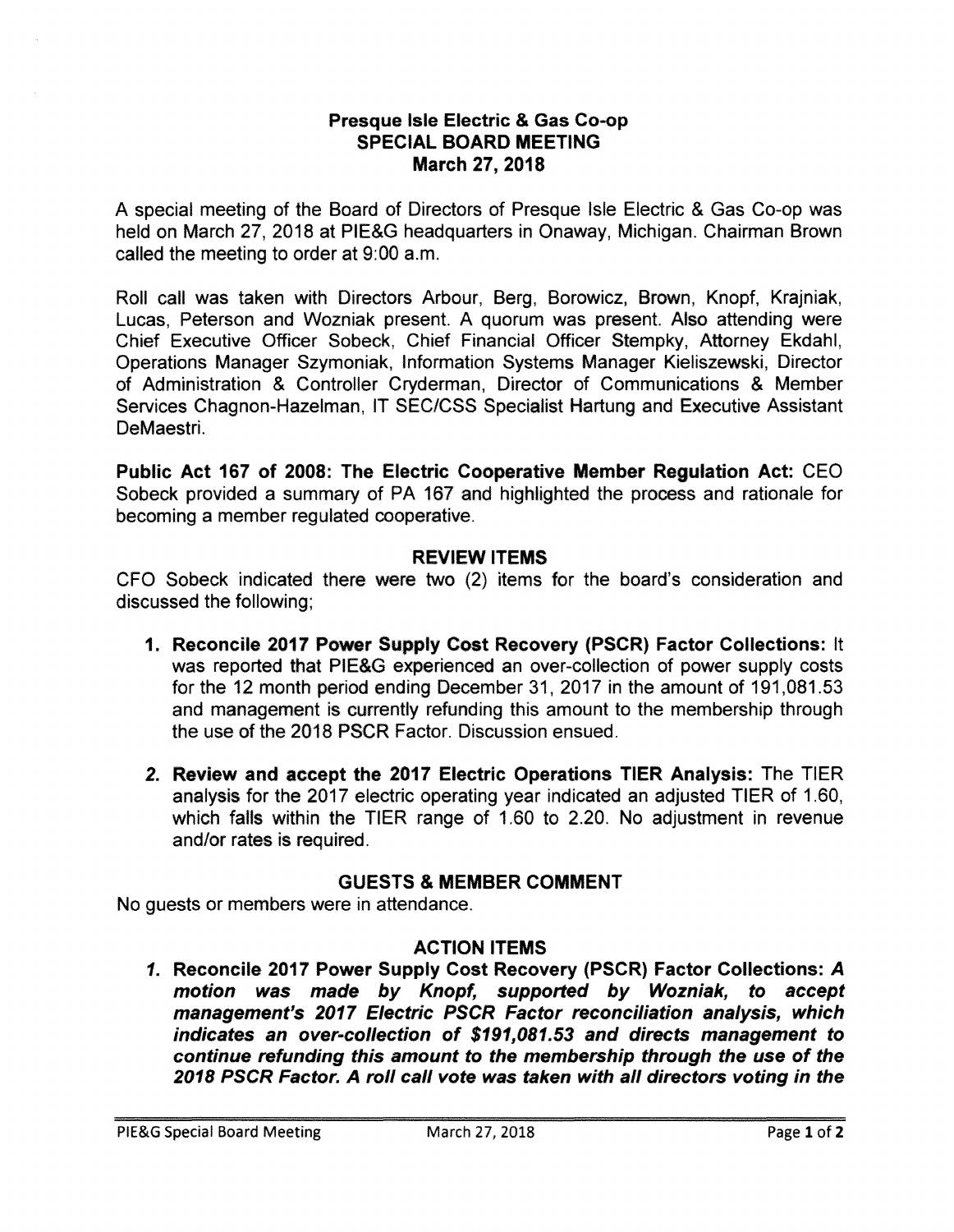**affirmative. Motion carried by a 9-0 vote. (Refer to Board Resolution 2018 MR-01 attached.)** 

**2. Review and accept the 2017 Electric Operations TIER Analysis: A motion was made by Borowicz, supported by Knopf, to accept management's 2017 Electric TIER analysis that indicates an adjusted TIER of 1. 60 and no adjustment in revenue and/or rates is required. A roll call vote was taken with all directors voting in the affirmative. Motion carried by a 9-0 vote. (Refer to Board Resolution 2018 MR-02 attached.)** 

There being no further business to come before the board, Chairman Brown adjourned the meeting at 9:09 a.m.

John F Brown

<u>Annara Corowico</u>

/ddm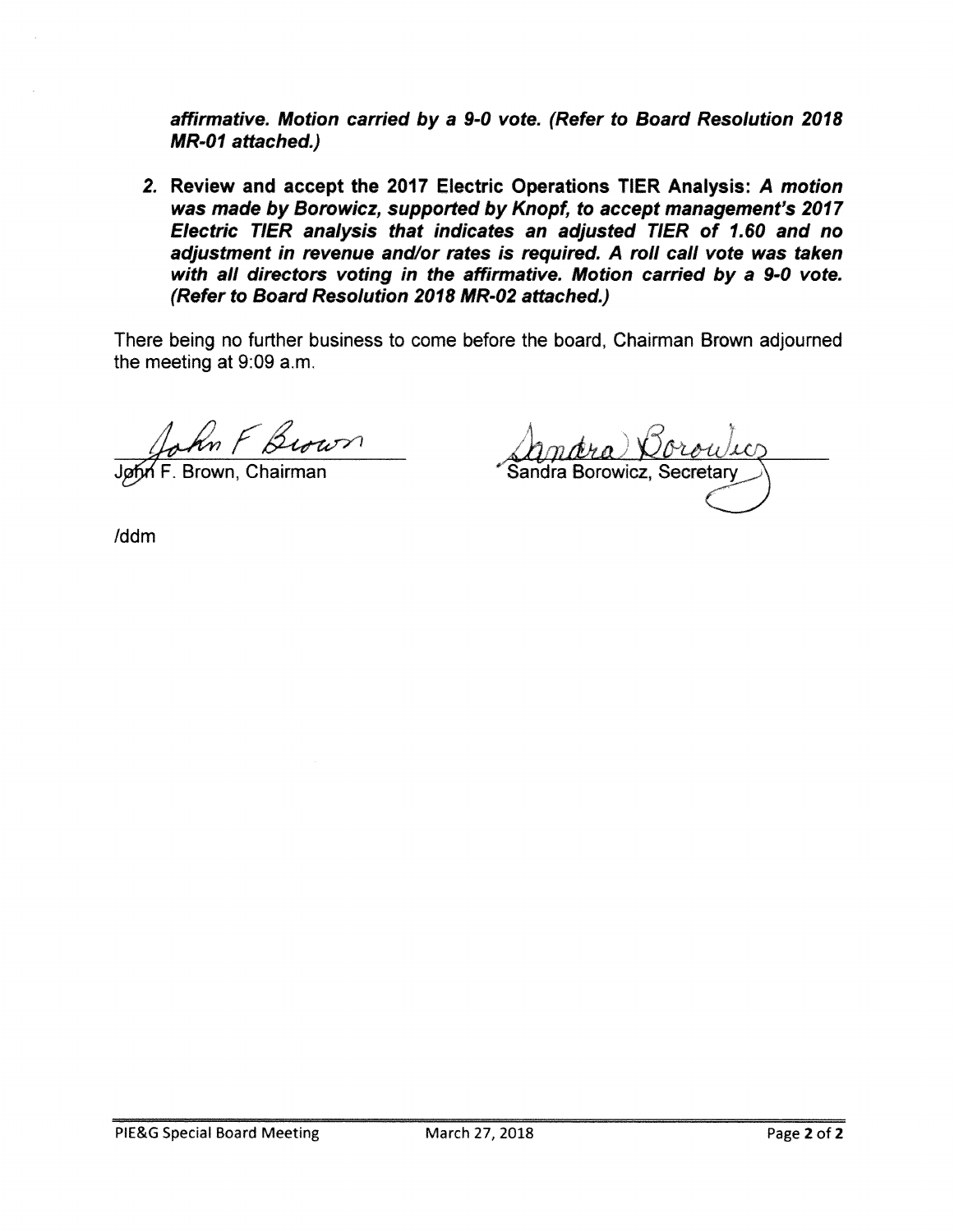## **PRESQUE ISLE ELECTRIC & GAS CO-OP BOARD RESOLUTION MARCH 27, 2018**

#### **RESOLUTION 2018-MR-01 2017 POWER SUPPLY COST RECOVERY (PSCR) FACTOR RECONCILIATION**

**WHEREAS,** PIE&G transitioned to member-regulation with an effective date of September 23. 2012 thus providing that its electric rates, charges, accounting standards. billing practices, and terms and conditions of service are under authority of the board of directors and not the Michigan Public Service Commission (MPSC); and

**WHEREAS,** PIE&G staff has reviewed the 2017 PSCR Factor reconciliation exhibits with the Board of Directors; and

**WHEREAS,** the 2017 PSCR Factor reconciliation indicates that PIE&G has experienced a cumulative over-collection of power supply costs of \$[191,081.53](https://191,081.53) for the 12 month period ending December 31, 2017; and

**WHEREAS, PIE&G has incorporated the over-collection of \$191,081.53 into its 2018** PSCR Factor application.

**NOW BE IT HEREBY RESOLVED** that the PIE&G Board of Directors accepts management's 2017 ELECTRIC PSCR Factor reconciliation analysis, which indicates an over-collection of [\\$191.081.53](https://191.081.53) and directs management to continue refunding this amount from the membership through the use of the 2018 PSCR Factor.

#### **CERTIFICATION**

!, Sandra Borowicz. Secretary of the Board of Directors of Presque Isle Electric & Gas Co-op. do hereby certify that the above is a true and correct copy of a resolution adopted at a special meeting of the Board of Directors of Presque Isle Electric & Gas Co-op held on March 27, 2018.

By: *Dandra*) Boroulecz Dated: <u>March 37, 20</u>1